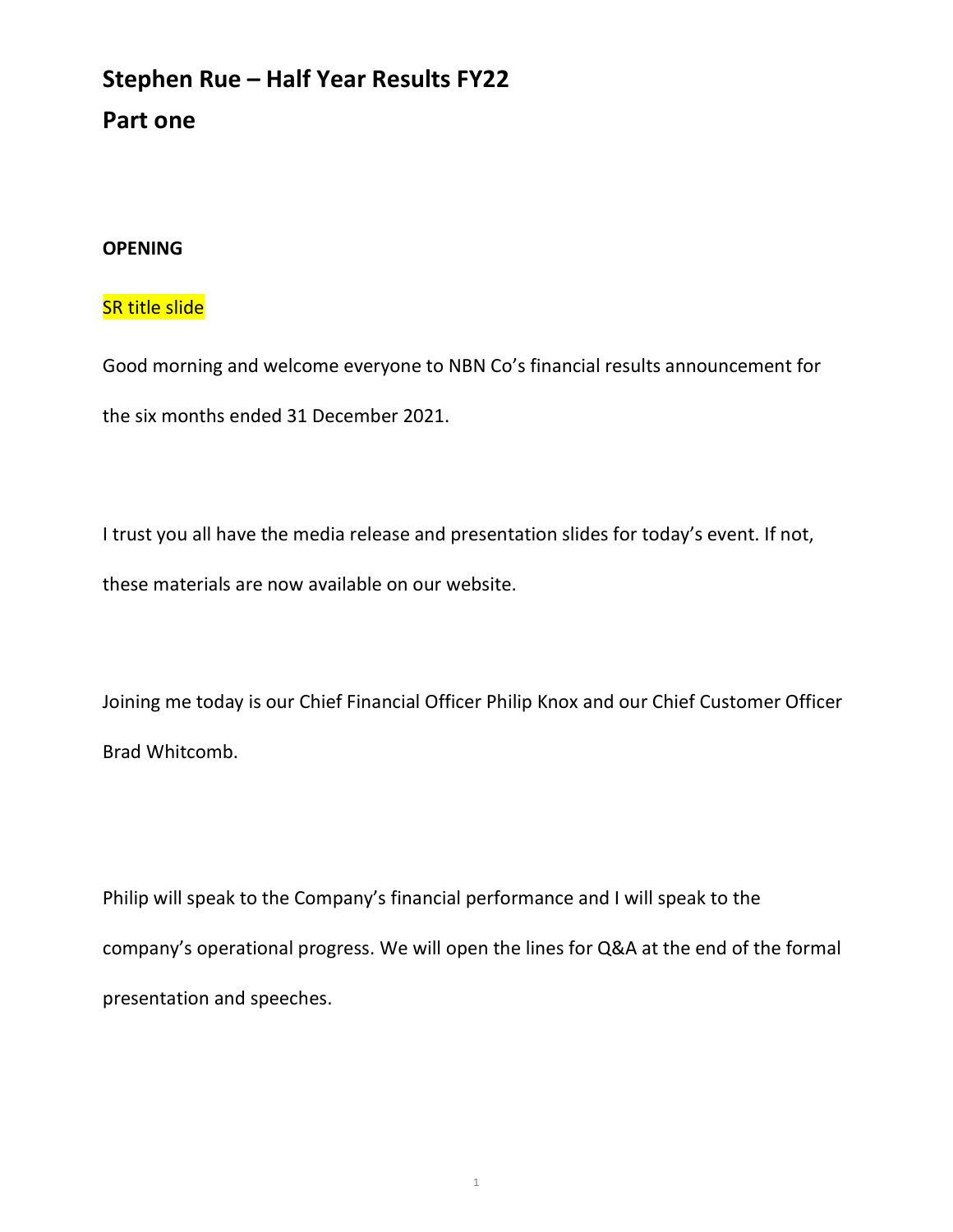#### PROGRESS, PERFORMANCE & REVENUE GROWTH

But before Philip takes us through the financial details for the half, I would like to reflect on how we at nbn have continued to support the nation through these challenging times.

In the first half, I was particularly proud of the resilience and achievement of nbn, and the overall strong performance of our network as our Company has continued to transition from completion of the initial construction phase to our operational phase.

Some important milestones have been reached as we deliver on our purpose of lifting the digital capability of Australia.

Our customer base has grown, with an additional 190,000 premises connected in the first half.

By December 2021, 8.4 million homes and businesses were connected to the nbn<sup>™</sup> network, which equates to well over 17 million people relying on our network every day.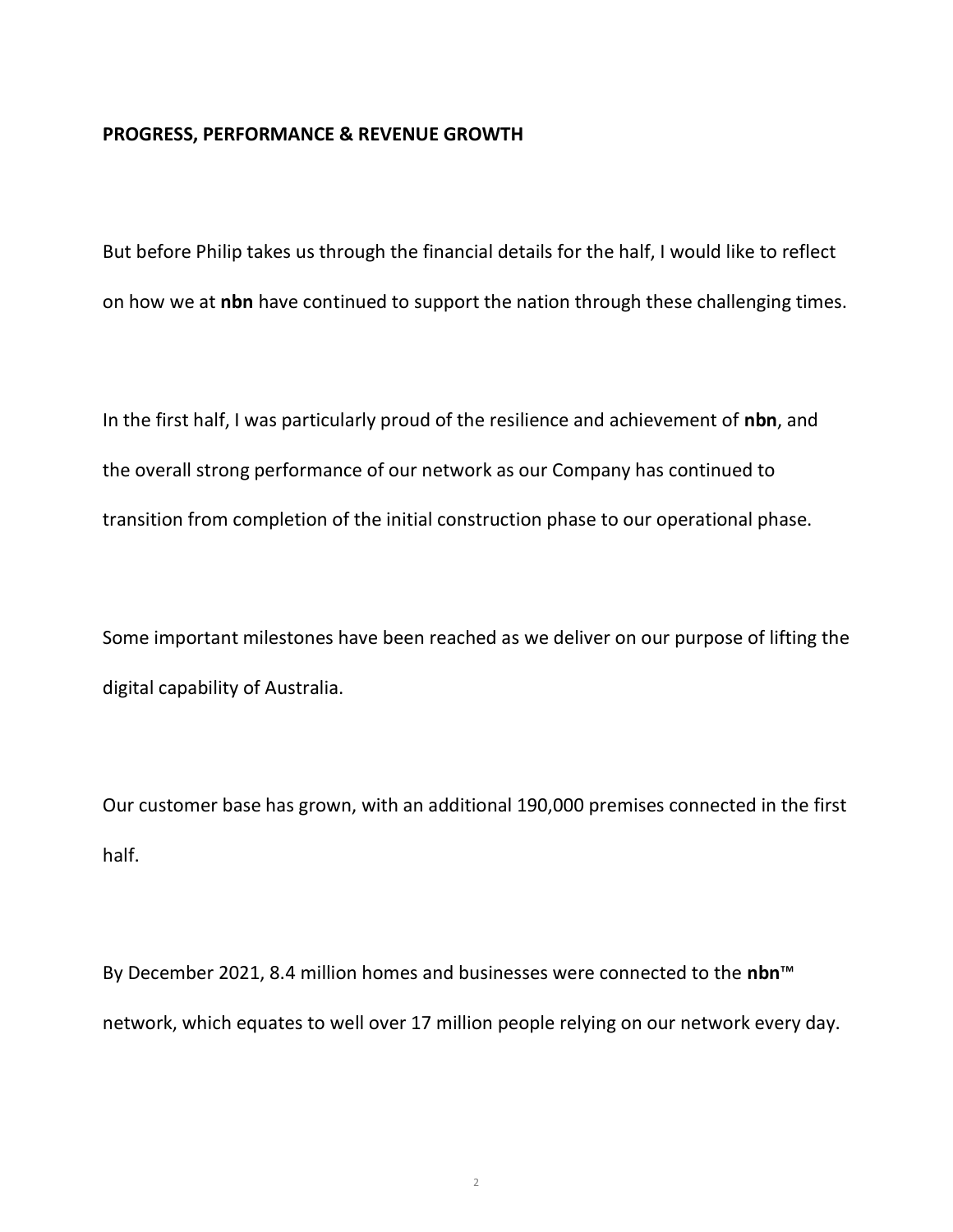At the end of the half, approximately 76 per cent of residential and business customers were connected to plans based on nbn™ wholesale speed tiers with peak download speeds of 50 Mbps and above.

And approximately 15 per cent were on nbn<sup>™</sup> wholesale speed plans offering peak download speeds of 100 Mbps or higher.

#### Financial highlights slide

As you can see from the slide, this growth in our customer base, and continued take-up of higher speed services on the network, helped increase total revenue by 12 per cent to \$2.5 billion for the half.

Earnings Before Interest, Tax, Depreciation and Amortisation, or EBITDA, including subscriber costs, were very healthy at \$1.5 billion, in line with guidance.

Residential Average Revenue Per User, or ARPU, increased to \$46 in the six months to 31 December 2021, up from \$45 in fiscal 21.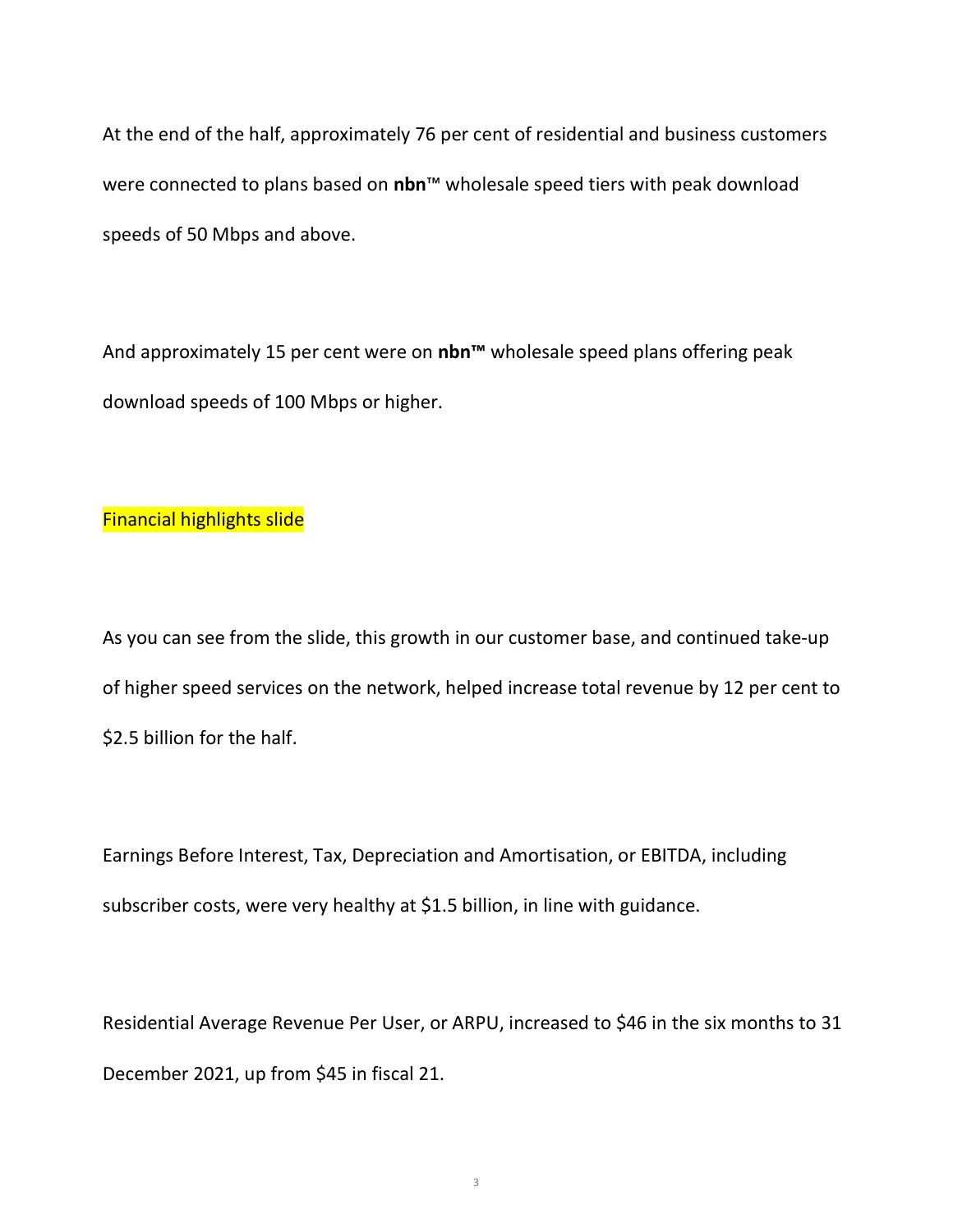The uplift in Residential ARPU was driven by increased customer demand for broadband, including upgrade to higher speed tier plans.

Revenue from Business customers increased to \$493 million in the first half of fiscal 22, up 24 per cent from \$397 million in the first half of fiscal 21.

These are solid financial results. And once again, we have done what we said we would do.

# STRONG DEBT RECOVERY

The strength and predictability of our results combined with the quality of our assets and our progress in making network investments is earning the confidence of domestic and international monetary markets.

Private debt raising through bank facilities and debt capital markets enabled us to pay down the government loan by a further A\$5.8 billion during the half.

We have now reduced the outstanding balance to \$7.4 billion.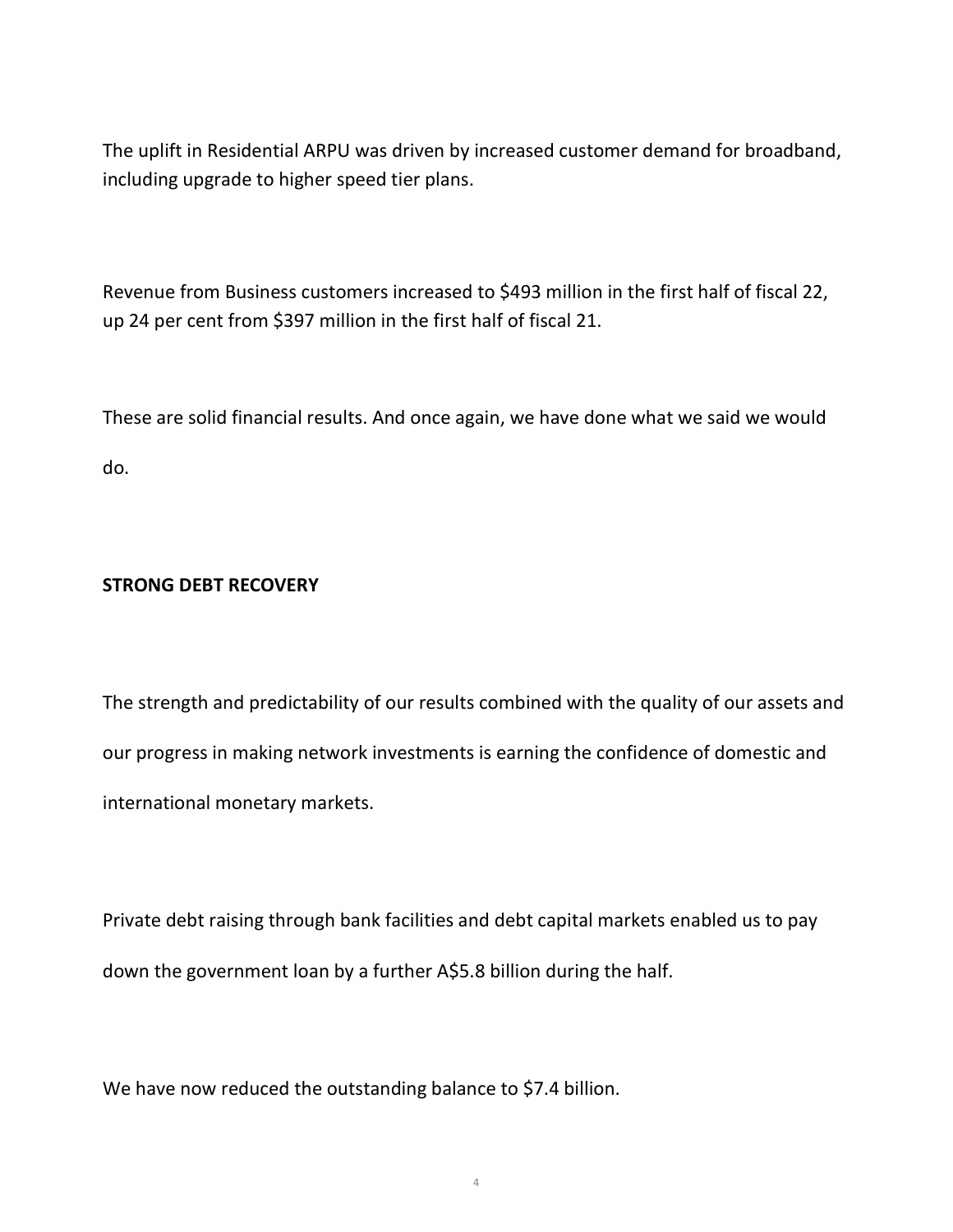This means we are on track to repay the original \$19.5 billion Commonwealth loan by June 2024, when it is due to mature.

Raising this debt is a significant achievement when you consider the economic uncertainty affecting the confidence of global markets.

This strong endorsement from domestic and international lenders demonstrates that we have the right strategy, momentum and business case to back up our ambitions.

And crucially, it provides us with the financial flexibility to reinvest in the network, so we can extend the capability and utility value of the nbn.

nbn has always been about delivering a better Australia. We have a strong focus on keeping the nation connected - staying ahead of growing data demand by putting more capacity into the network so it's ready and available for customers when they need it.

I'm pleased to say that all our key performance metrics are on a trajectory to achieve our full year guidance targets.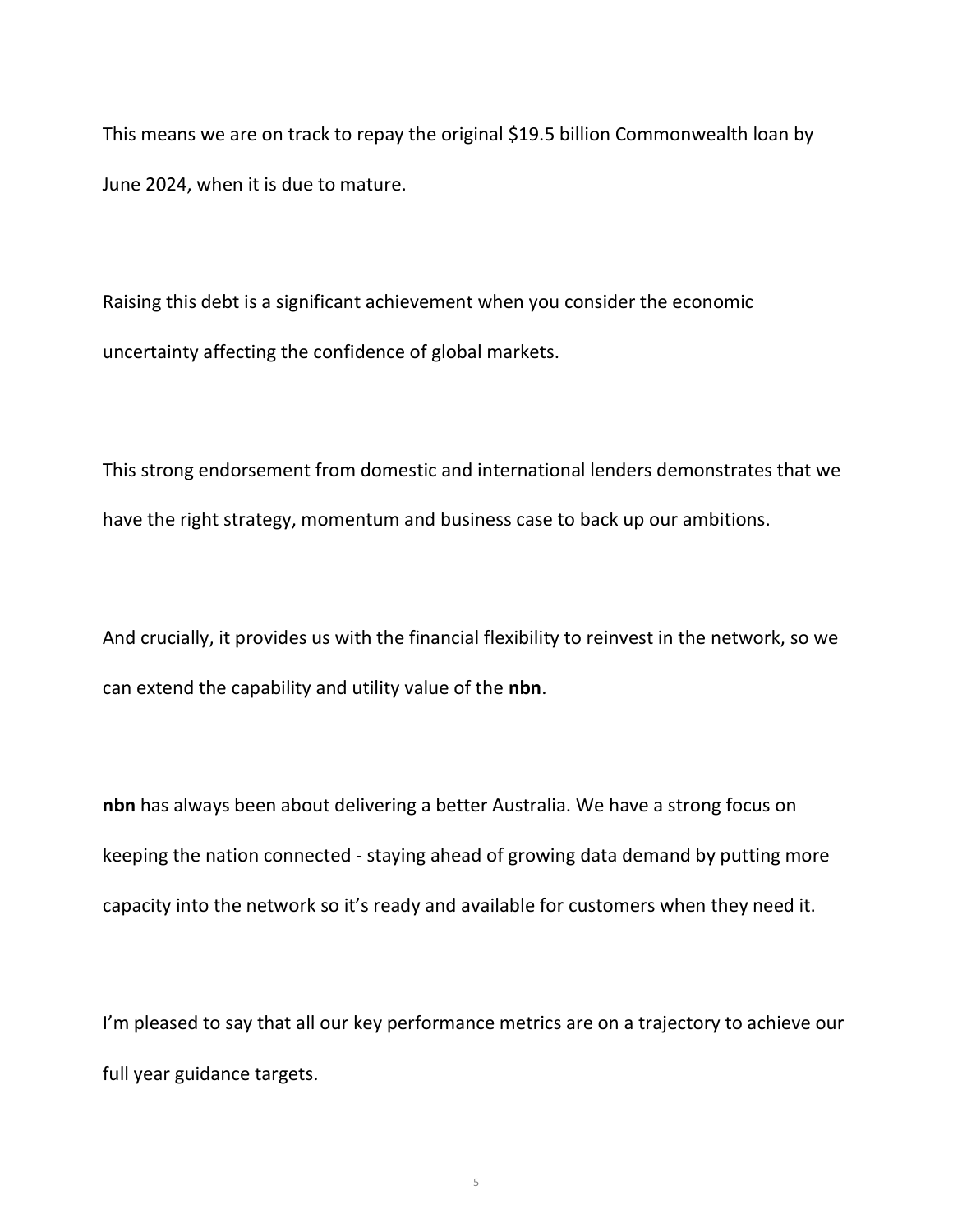I will now hand over to Philip who will share more detail on our financials and capital management plans.

Thank you, Philip.

--- PHILIP KNOX SPEECH ---

# Stephen Rue – Part Two

Thank you, Philip.

I believe this half has seen significant financial and operational improvements as we

continue to execute the network investment plan set out in our Corporate Plan.

# NETWORK INVESTMENT, COVID and SUPPORTING BUSINESS

# Slide on speed capabilities

During the half, we continued to invest in the next evolution of the nbn™ network, with capital expenditure totalling \$1.16 billion.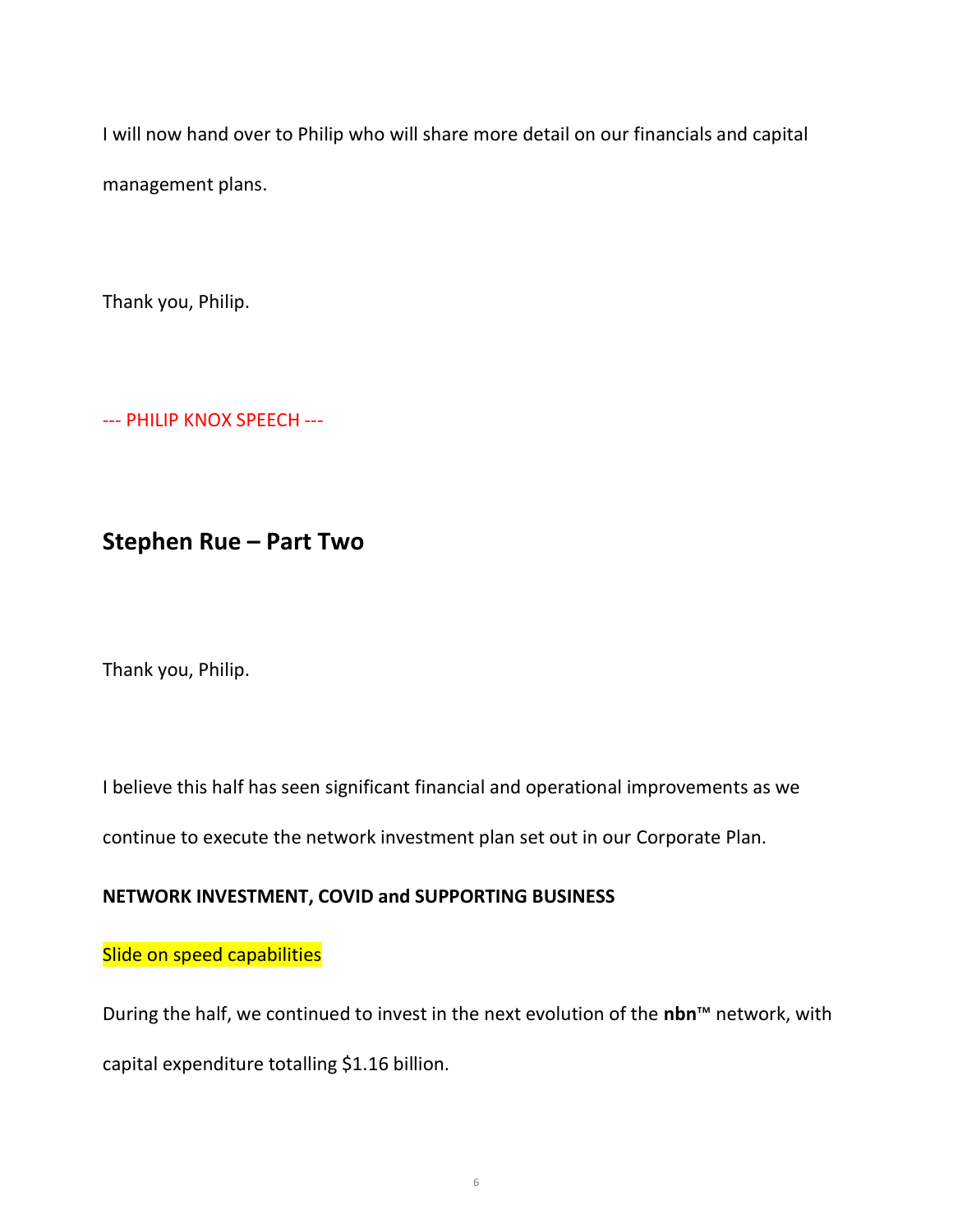A core element of this investment plan is to push fibre deeper into communities in selected metropolitan and regional areas throughout Australia to deliver higher speed services on demand to eligible premises.

As you can see from this slide, around 2 million premises that are currently able to access the nbn network via Fibre-to- the-Premises (FTTP) connections, can now order nbn<sup>™</sup> Home Ultrafast with close to gigabit wholesale download speeds.

Almost 2.4 million premises connected to the nbn via Hybrid Fibre Coaxial, or HFC, can also access nbn™ Home Ultrafast.

Most of the 1.5 million premises on the Fibre-to-the-Curb connections can now access nbn™ Home Fast, with wholesale download speeds of up to 100 Mbps.

And later this year, we expect that we will be ready to start inviting these customers to order nbn<sup>™</sup> Home Superfast or Home Ultrafast via their retail service provider.

Construction of the Local Fibre Network for our Fibre-to-the-Node to Fibre-to-the-Premises upgrade has commenced on more than 540,000 premises.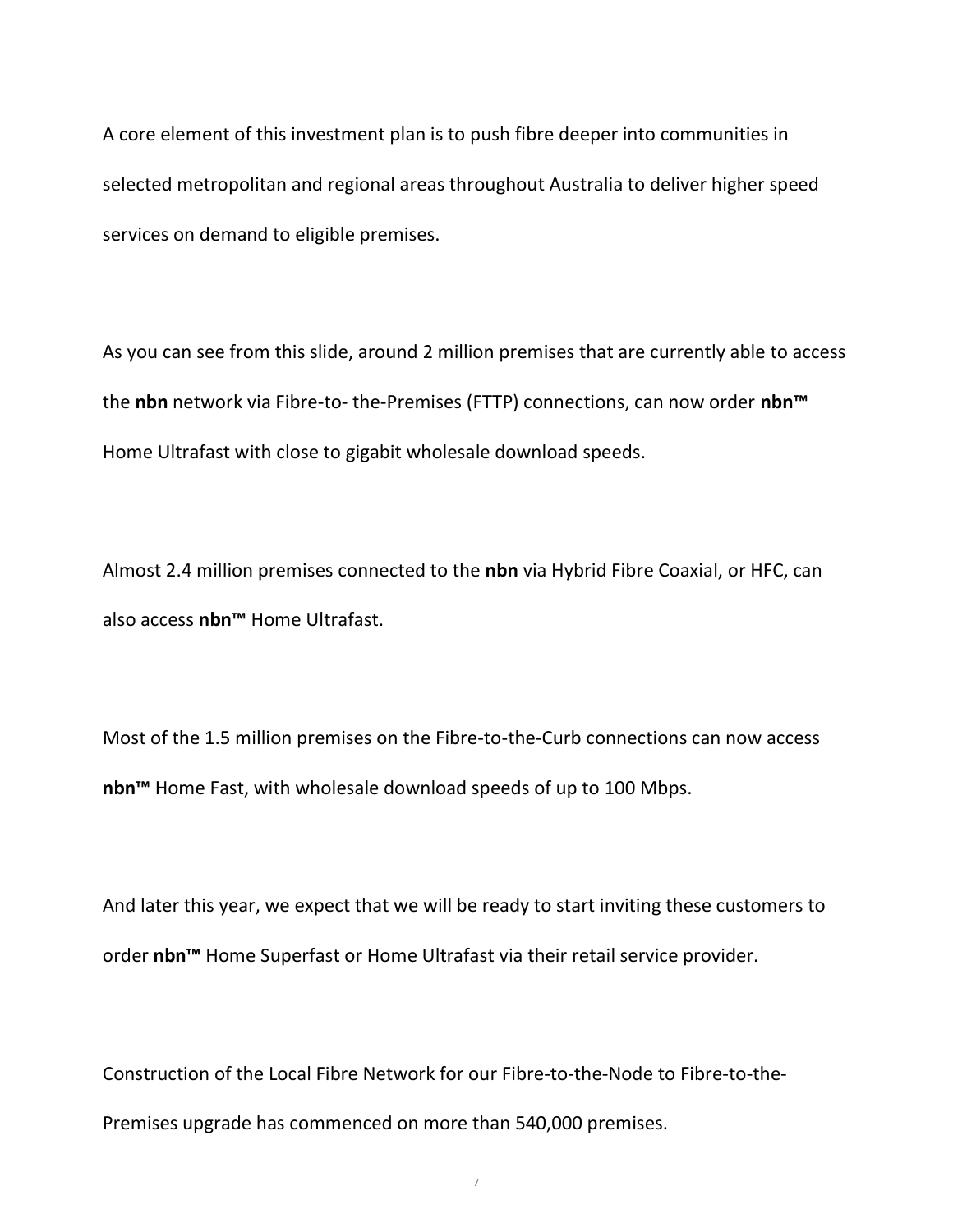The first 50,000 or so eligible premises currently served by Fibre-to-the-Node will be able to order higher speed services from late March 2022.

And pleasingly, we are on track to enable close to gigabit wholesale download speeds to 75 per cent, or up to 8 million premises, on the fixed line network, on demand, by the end of 2023.

#### COVID

When the pandemic forced Australia into lockdown in March 2020 everyone that needed to be able to work or study from home could do so, thanks to the nbn.

We quickly realised the importance and reliance people would have on the network. So, we took immediate and decisive steps to add extra capacity into the network.

We made a very rapid decision to provision, at no extra charge to retailers or customers, up to 40 per cent additional CVC capacity. And this was based on very limited information from an early read of what was happening in Europe.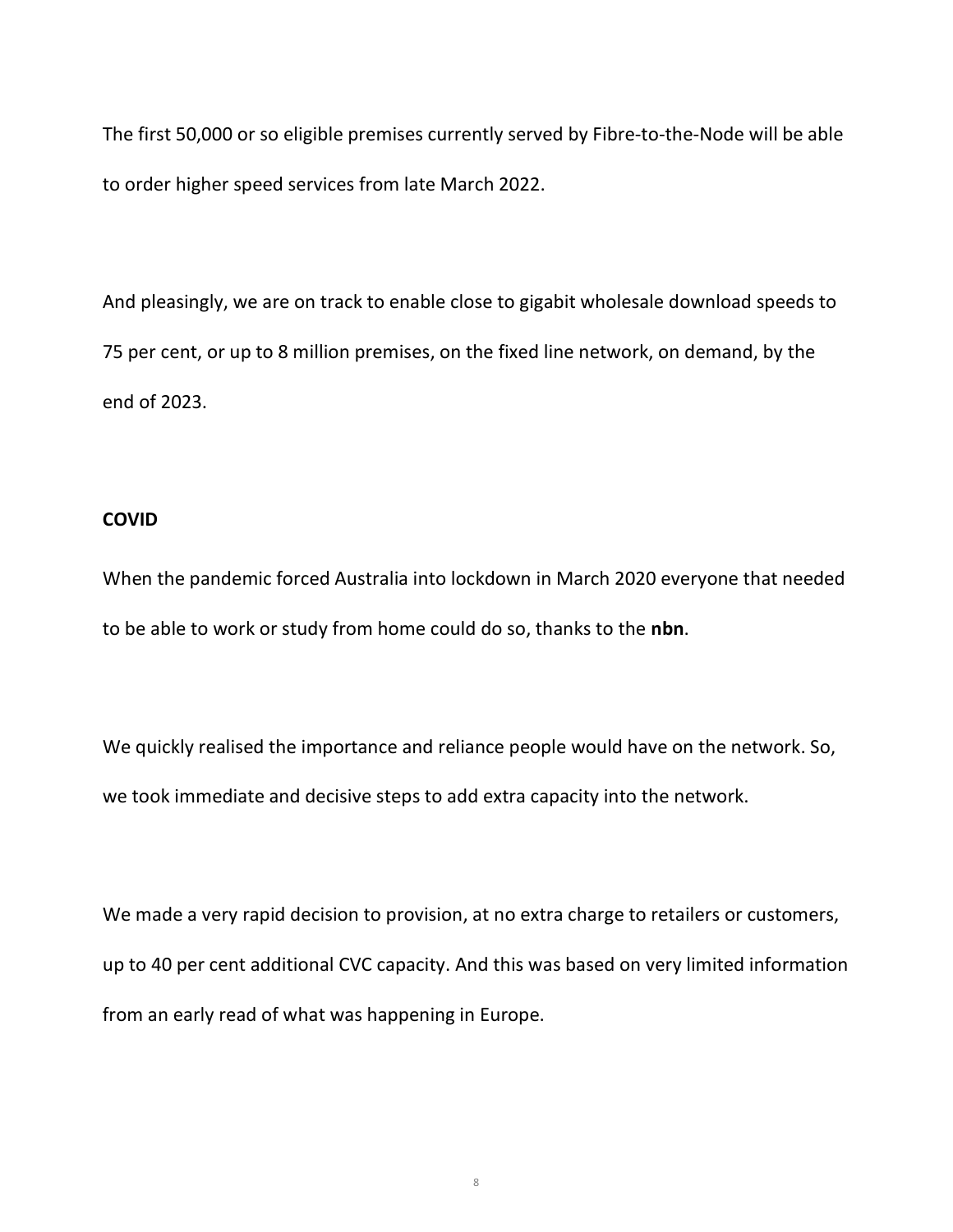As a result, we ensured retail service providers had adequate capacity to deal with significant network traffic demands.

We set up a cross industry working group and worked collaboratively with internet retailers to ensure our respective networks were quickly and effectively optimised and strengthened to cope with the expected surge in usage and data demand.

We also doubled the average monthly download limits of retail plans offered by our Sky Muster service providers at no extra charge.

nbn also worked cooperatively with video streaming providers - and they also played their part - by temporarily reducing their content bit rates, downsizing from Super High Definition to High Definition and Standard Definition at the peak of the lockdown.

This ensured that nbn and retail networks were not adversely affected by the surge in video entertainment streaming.

We extended our original three-month additional CVC offer on numerous occasions, keeping it open for almost a year.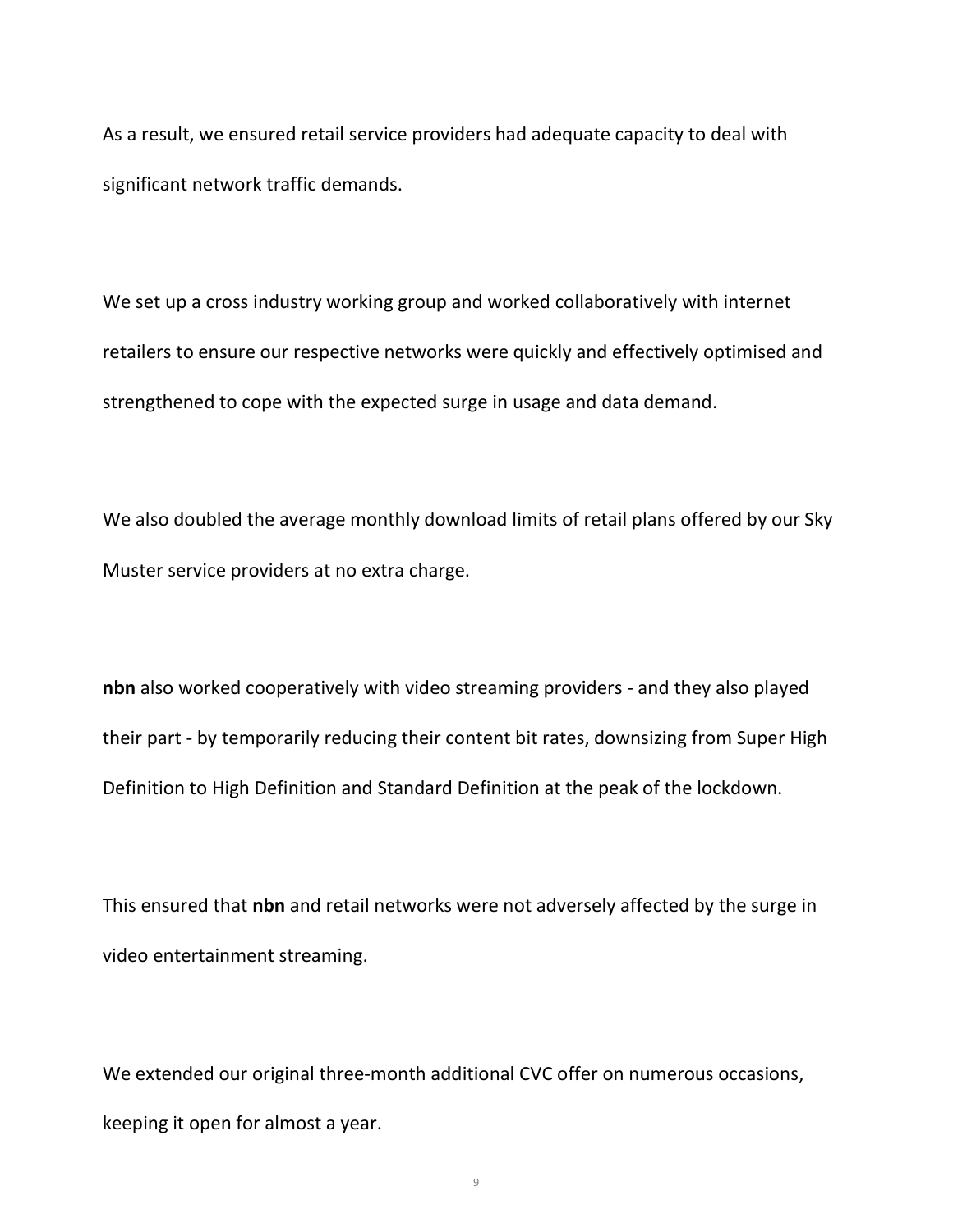And we gave internet retailers access to specific wholesale business grade products to help support and re-establish businesses.

nbn came up with financial relief packages, putting up to \$150 million on the table - to help internet providers support their customers - as well as funding to help essential services and telehealth providers.

Throughout the pandemic therefore, we have played a critical role not just in the telecommunications space, but also in supporting people and businesses across Australia.

And because of that considerable COVID support, our Residential ARPU remained flat at \$45 across the previous two fiscal years.

Our main aim has been to ensure that nbn is robust, secure and reliable as the digital lifeline keeping the country going through the social and economic impacts that would otherwise have caused wider disruption.

And we will continue to support the nation through its pandemic recovery.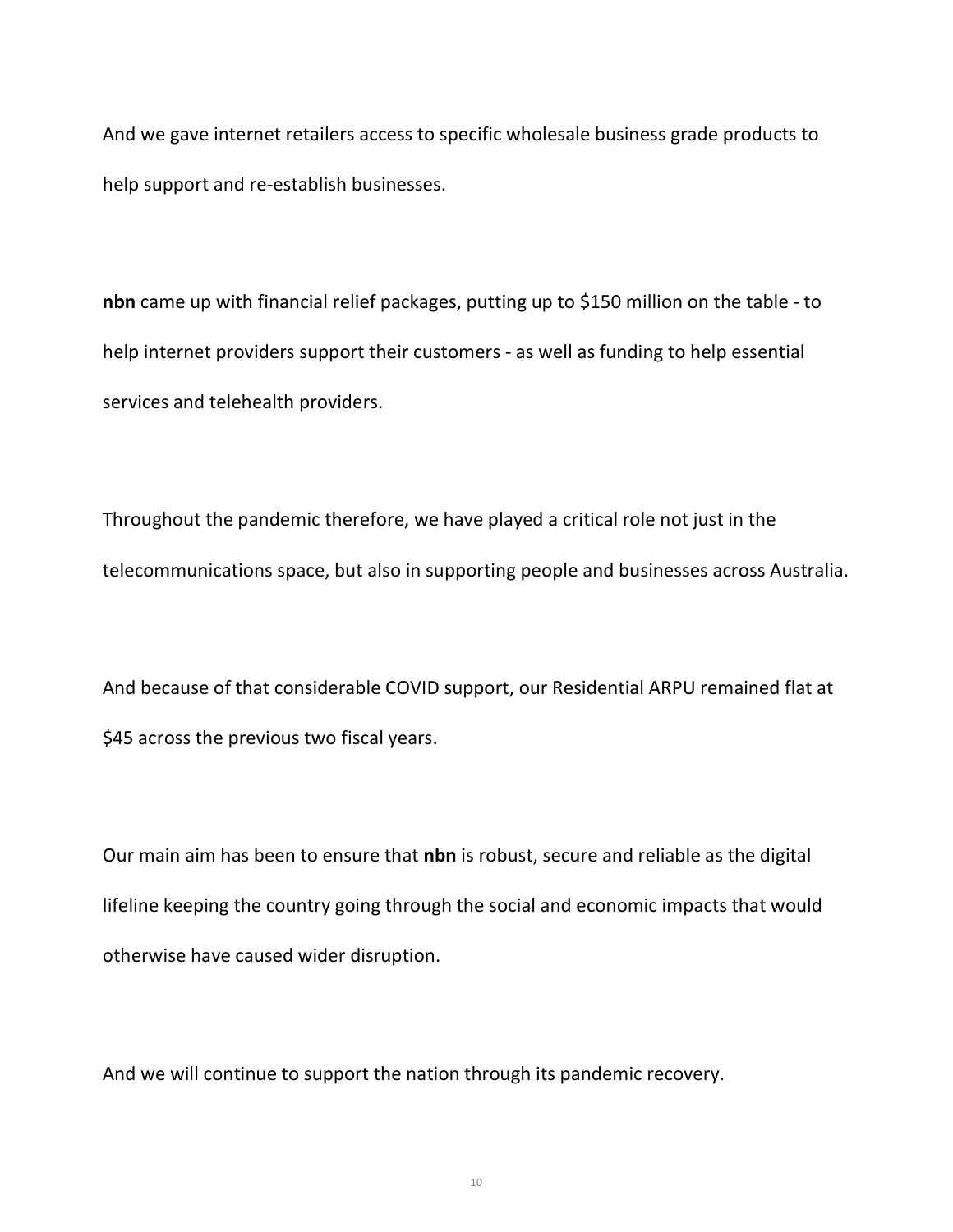#### WORKING WITH INDUSTRY

So nbn is committed to customer experience and industry collaboration.

Through this half, we worked closely with the ACCC, internet retailers and industry groups on the framework that is used to regulate wholesale access to the nbn<sup>™</sup> network.

We closed the half by putting forward a Special Access Undertaking Working Group Response Paper, which lays the groundwork for a pathway we are mapping out with the ACCC and industry.

And we've been guided by four core objectives:

- One, to ensure good value for customers;
- Two, to provide increased certainty and predictability of wholesale pricing for retailers;
- Three, to ensure NBN Co remains sustainable, so we can meet our financial commitments and are able to invest in the network for the benefit of customers who want faster speeds and for increased data demands on the network;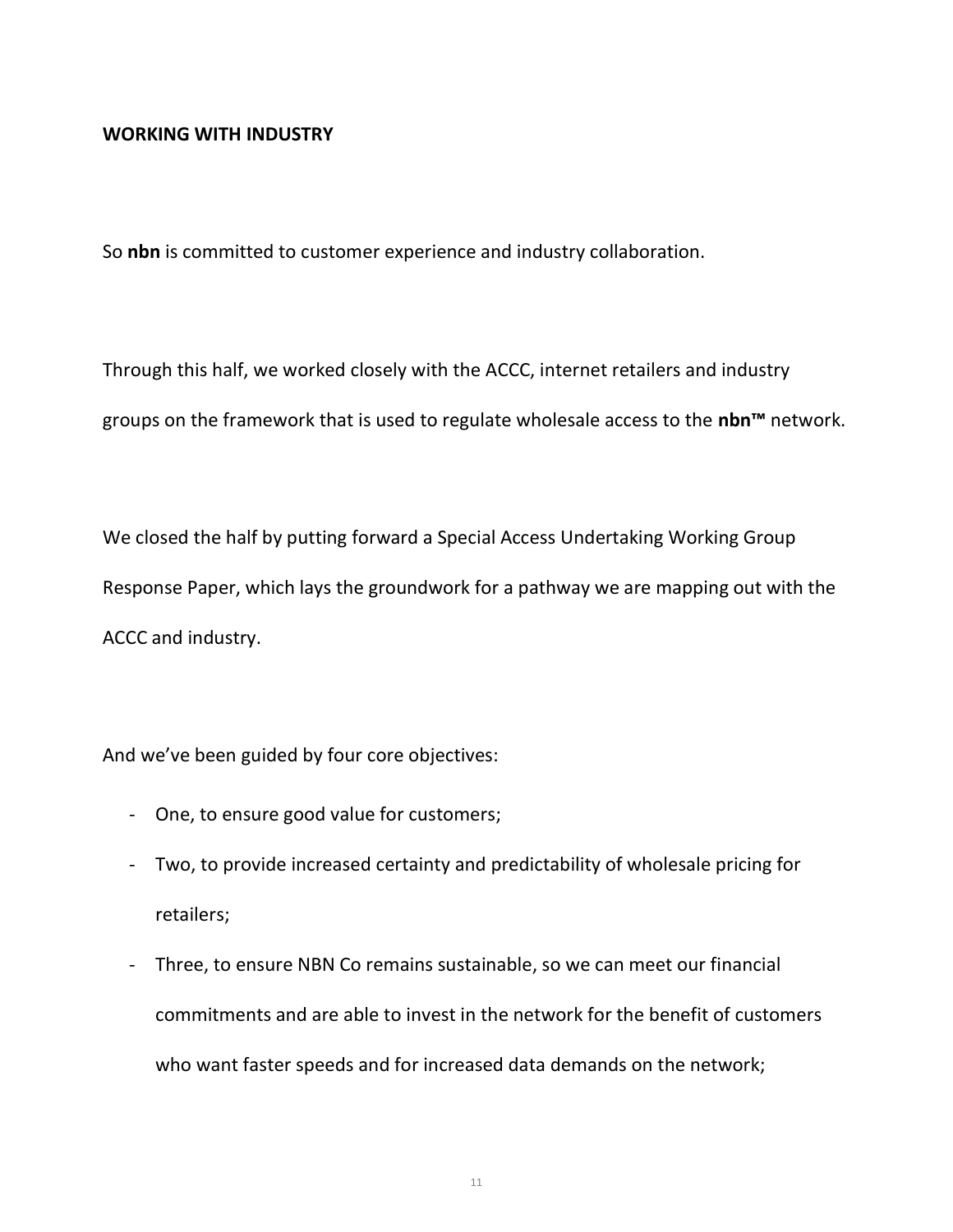- And four, the establishment of an effective regulatory framework that supports efficient investment in our network and efficient use of the network.

We welcome ongoing discussion with industry stakeholders and we will lodge our SAU Variation Proposal very soon.

We are advocating for the development and availability of AVC-only pricing on nbn<sup>™</sup> Home Fast and above. This would eliminate CVC capacity charges on our faster speed tier plans.

And this is designed to help retailers accommodate higher data demand of customers on higher speed tiers by providing single wholesale price points for each speed tier.

We know that some internet retailers would like us to go further and deeper with our AVC-only wholesale pricing.

We are doing our best to strike the right balance between our entry and mid-tier wholesale products, without pricing lower data demand users out of the market.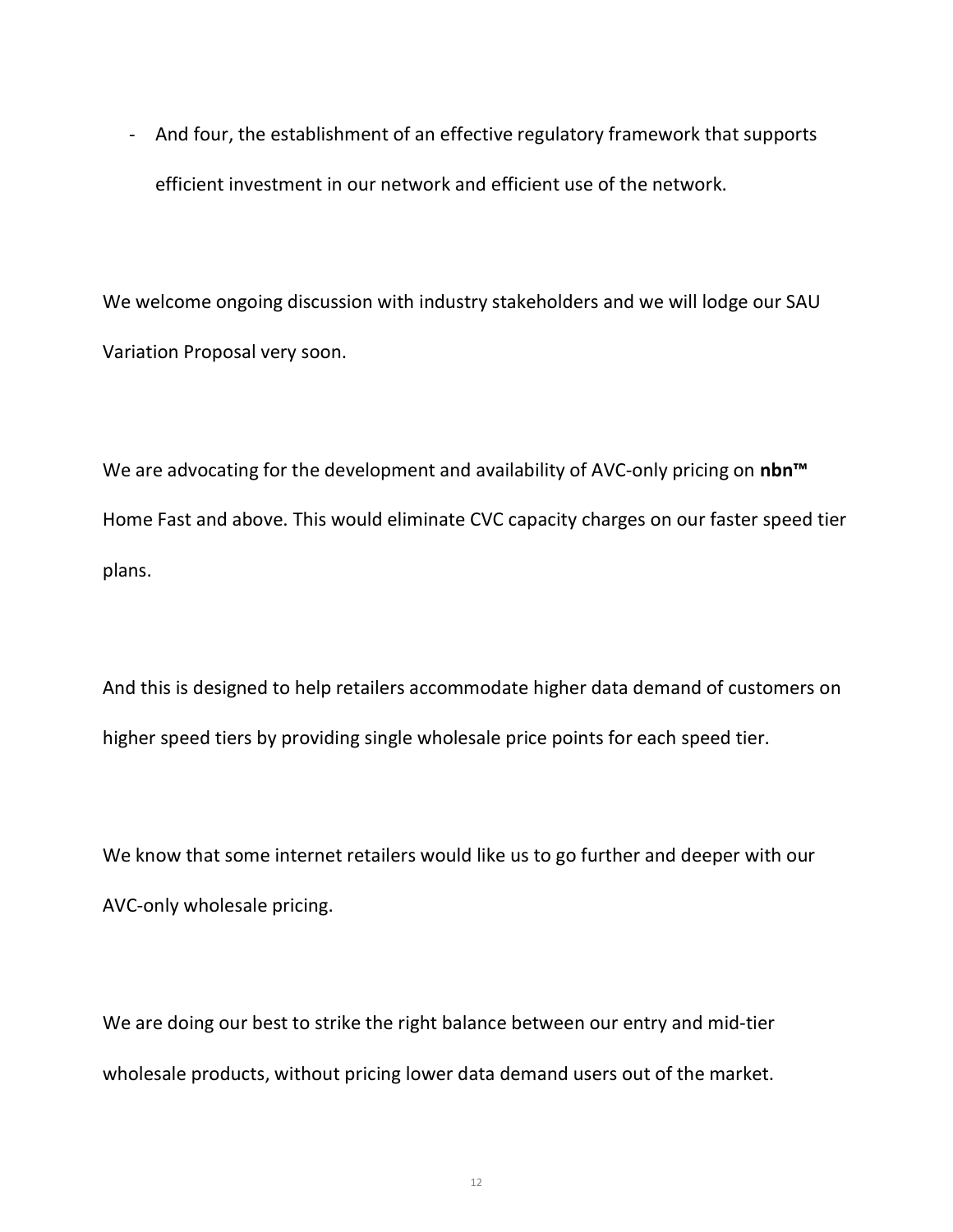For entry level and mid-speed tiers, we suggest the retention of AVC/CVC bundles, but we will propose a reduction of our regulated prices to align more closely with effective market prices. This would align NBN Co's regulated prices with its (lower) discounted charges.

On these tiers that retain CVC, we are proposing that retailers would no longer need to actively forecast and manage their CVC provisioning, and would instead only be charged for the capacity that customers use.

We are also proposing clearly defined twice-yearly adjustments to capacity inclusions that reflect actual changes in data demand for those speed tiers that retain capacity charges.

This would improve NBN Co's ability to update and align our wholesale offers to increasing data demand, reducing industry tension and debate on usage forecasts.

Importantly, we are also recommending the lifting of our entry-level speed tier from offering download speeds of 12 Mbps to 25 Mbps. This would help ensure more customers have access to faster broadband services.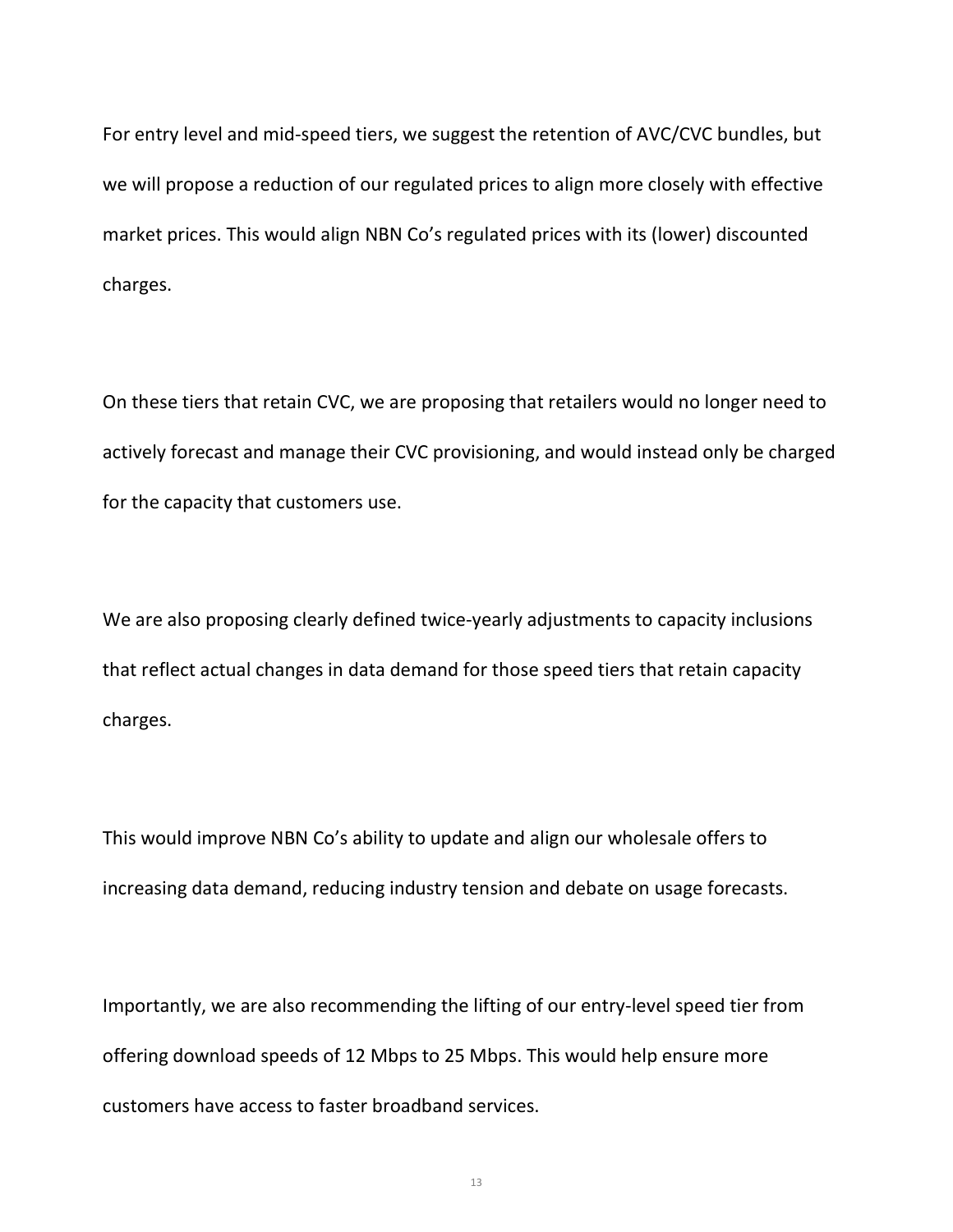We would also significantly reduce the effective price of basic voice-only connectivity services to make these plans more accessible and affordable to more customers.

Finally, we will propose some changes to the operation of the SAU, and if accepted by the ACCC, we believe the SAU variation would provide greater predictability of prices through regulated price caps, regular review of our investments by the ACCC and the opportunity for the ACCC to further refine the regulatory framework in future.

Importantly, these changes would maintain NBN Co's opportunity - subject to market conditions - to earn the revenues needed to meet our financial commitments, sustain our business and ensure we can continue to invest in the network to uplift the digital capability of Australia.

#### DIGITAL INCLUSION

As we extend the reach of the nbn<sup>™</sup> network, we have an important responsibility to ensure the social and economic opportunities made possible by fast broadband can be extended to everyone across Australia.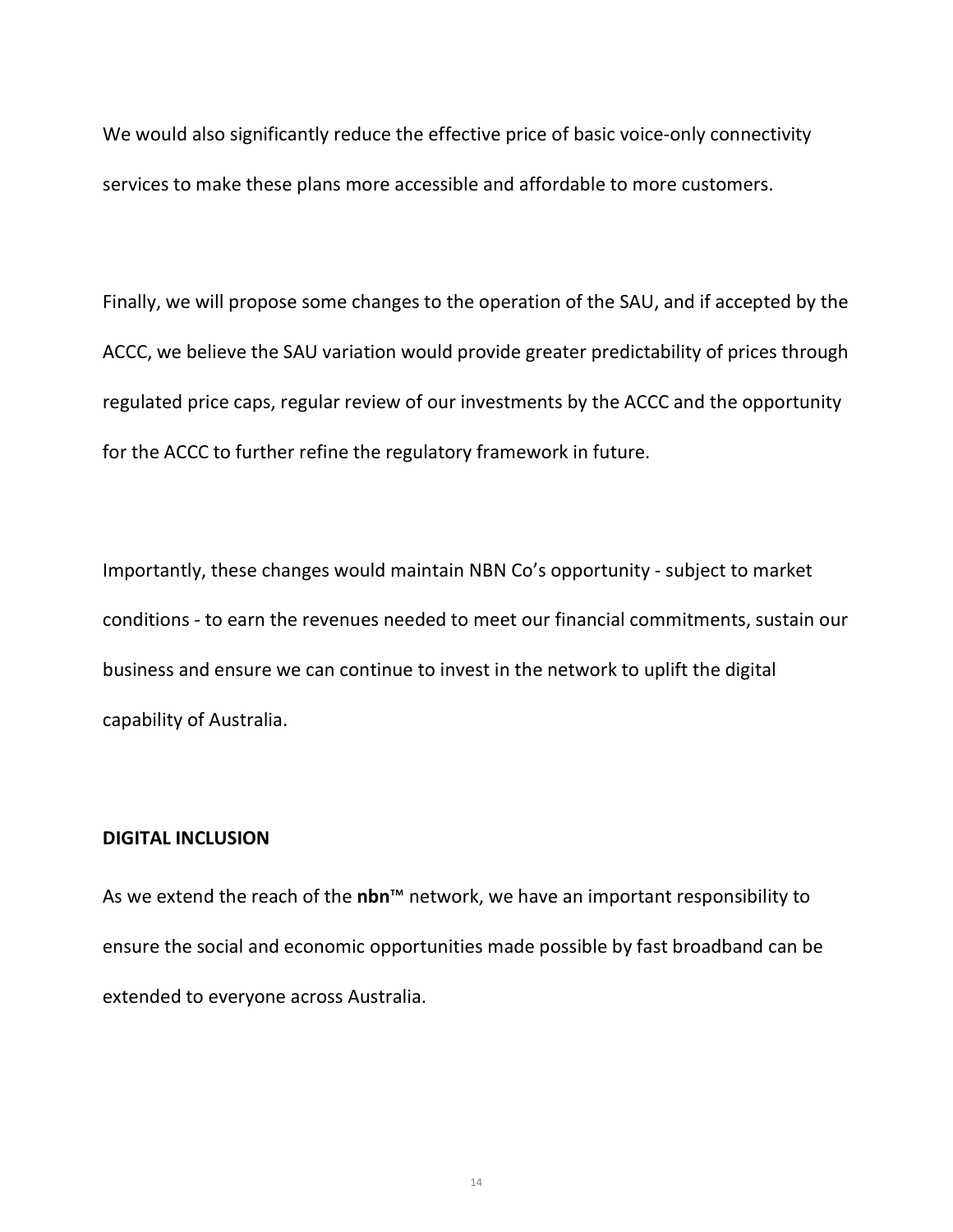The future of the Australian economy and our effective participation in the global economy is, and will be, digital.

Our 295 nbn Business Fibre Zones and our premium business grade Enterprise Ethernet service seek to level the playing field for businesses across the country – particularly small and medium businesses - by largely removing the cost differential that has traditionally existed between CBD, outer metro and regional locations.

I'm delighted that we now have close to 20 retailers actively selling our symmetrical Enterprise Ethernet services. This product is a game-changer that is transforming the way people around Australia do business.

I would also like to thank retailers for the way they have embraced and supported our Proactive Assurance Trial. Between nbn and retailers, we have good visibility at the performance and handover points within our respective networks – and as the name of the trial suggests - we know we can get a whole lot better at proactively identifying pinch points in the network, and fixing them, ideally without the customer even reporting a fault.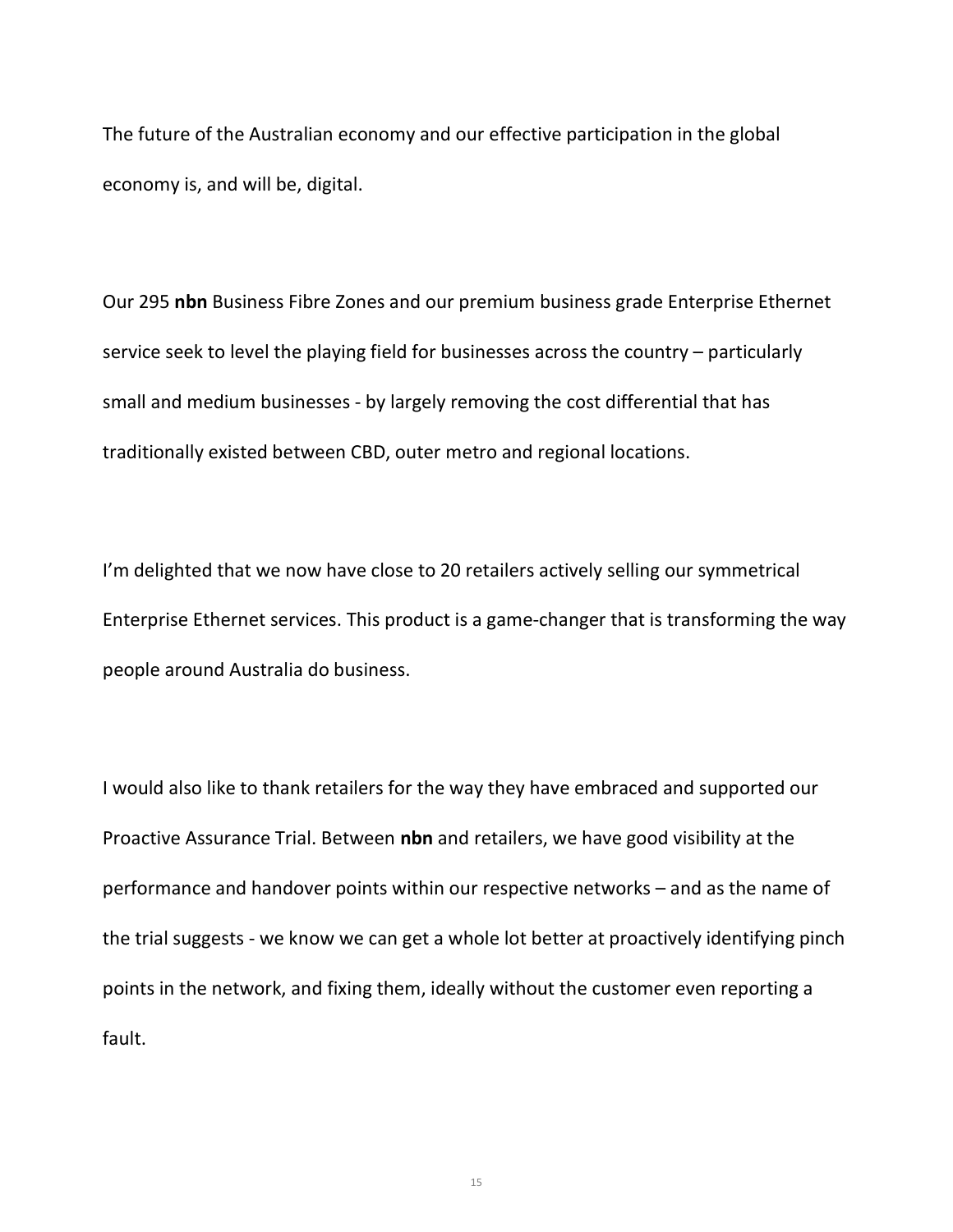And these initiatives are simply good business. And we hope that by working together with retailers we can create much better outcomes for customers.

Digitisation is also accelerating better access to healthcare and education and delivery of government services.

We have a firm commitment to digital equality and have adjusted our wholesale prices with inclusion in mind. We also provided financial relief to support customers through the impacts of COVID, as I outlined earlier.

The company is tackling barriers to digital inclusion with a national program that addresses key segments including low-income households, Seniors and Indigenous Australians.

nbn prioritises the safety and welfare of customers when they are online and organises awareness campaigns on how to avoid being scammed. We know that Seniors are often the most vulnerable - so we design campaigns with their needs in mind.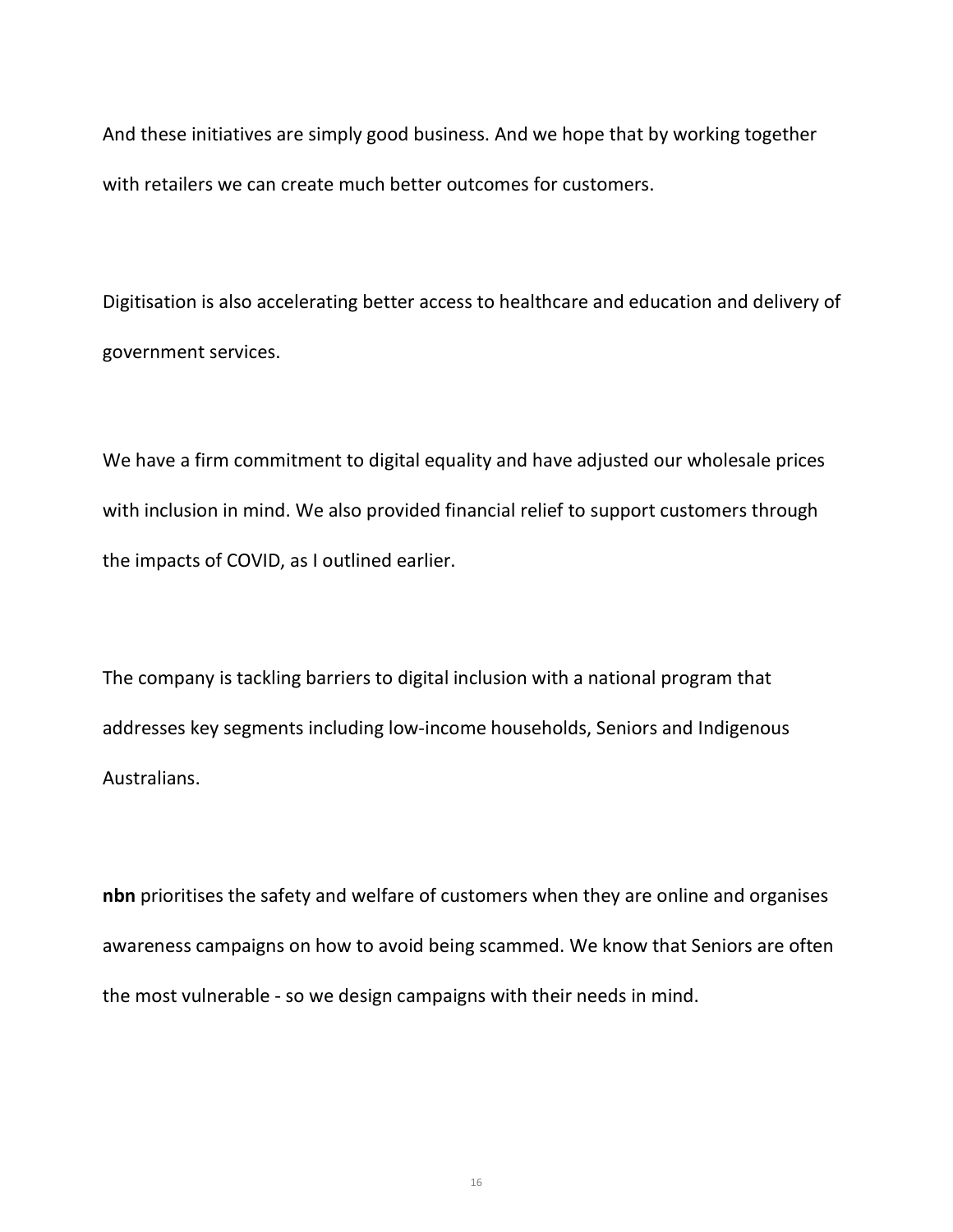Our Communities in Isolation Program is helping enable broadband access for Indigenous communities in 52 locations and we aim to extend this to more communities soon.

And we recently launched a Digital Inclusion for Online Learning pilot program involving 250 families, where we are partnering with stakeholders across the education sector and internet retailers to support students with online learning opportunities at home.

We will continue to work with all levels of government, internet providers and advocacy groups to help create a more digitally equal society where no-one is left behind.

#### **CHALLENGES**

# Montage slide showing images of storms, floods

I'd like to talk about the challenges we are now frequently facing as a result of climate change.

In the first half – storms, floods and self-isolation imposed by the pandemic – have underlined the absolute importance of the nbn<sup>™</sup> network.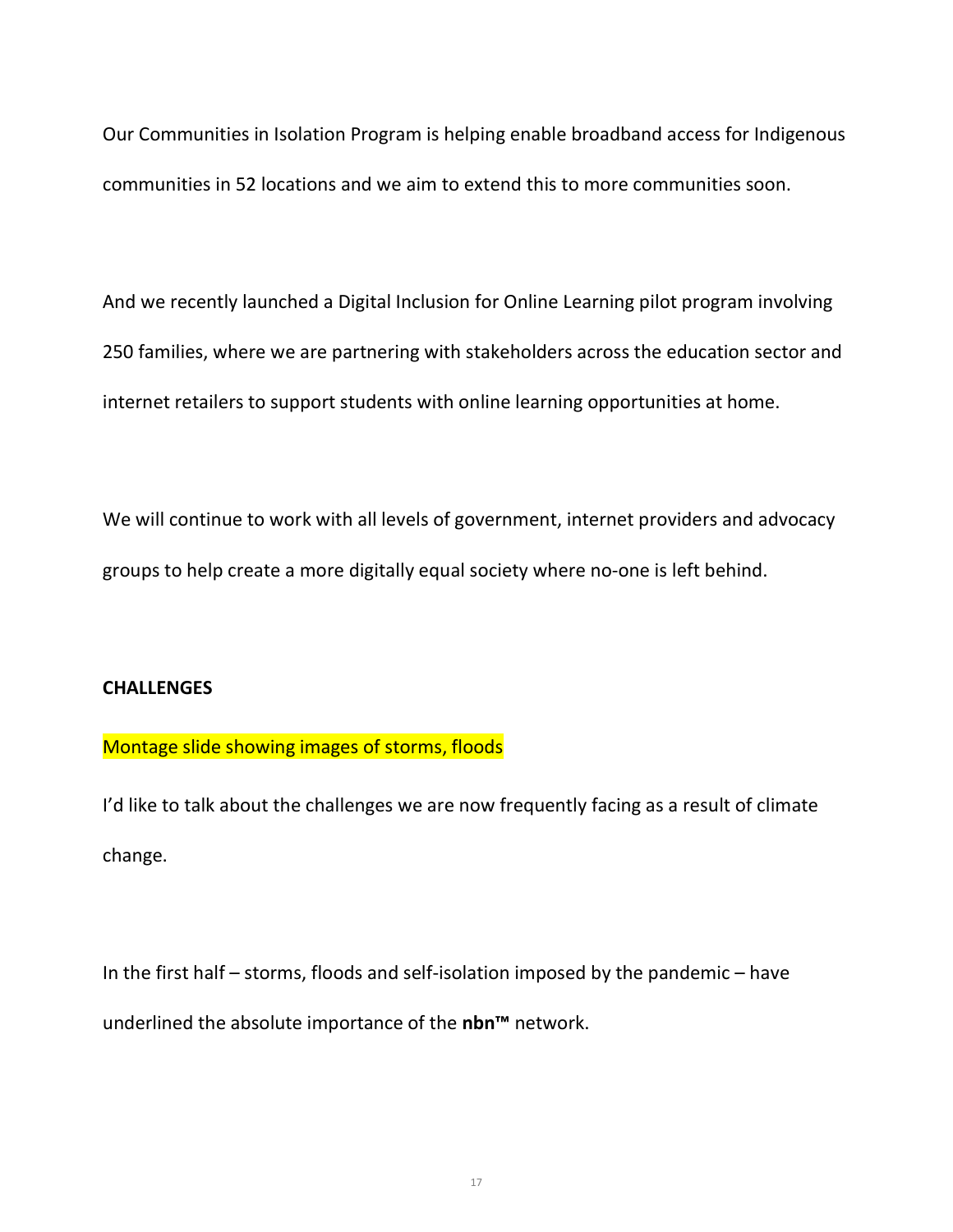This summer, we have seen storms across the ACT, throughout New South Wales and major flooding around Maryborough and Gympie in Queensland.

This is why one of our highest priorities is to keep our network operating and lines of communication open for emergency services and the communities we serve during times of emergency or natural disaster events.

#### **SUSTAINABILITY**

# Slide of Sustainability Report 2021

Lifting the digital capability of Australia means essentially, making a positive difference.

And in delivering on our purpose, we provide access to social, economic, health and education benefits for our customers, communities and country.

We've built a strong, resilient, secure and stable network and take seriously our role as an ethical and responsible business.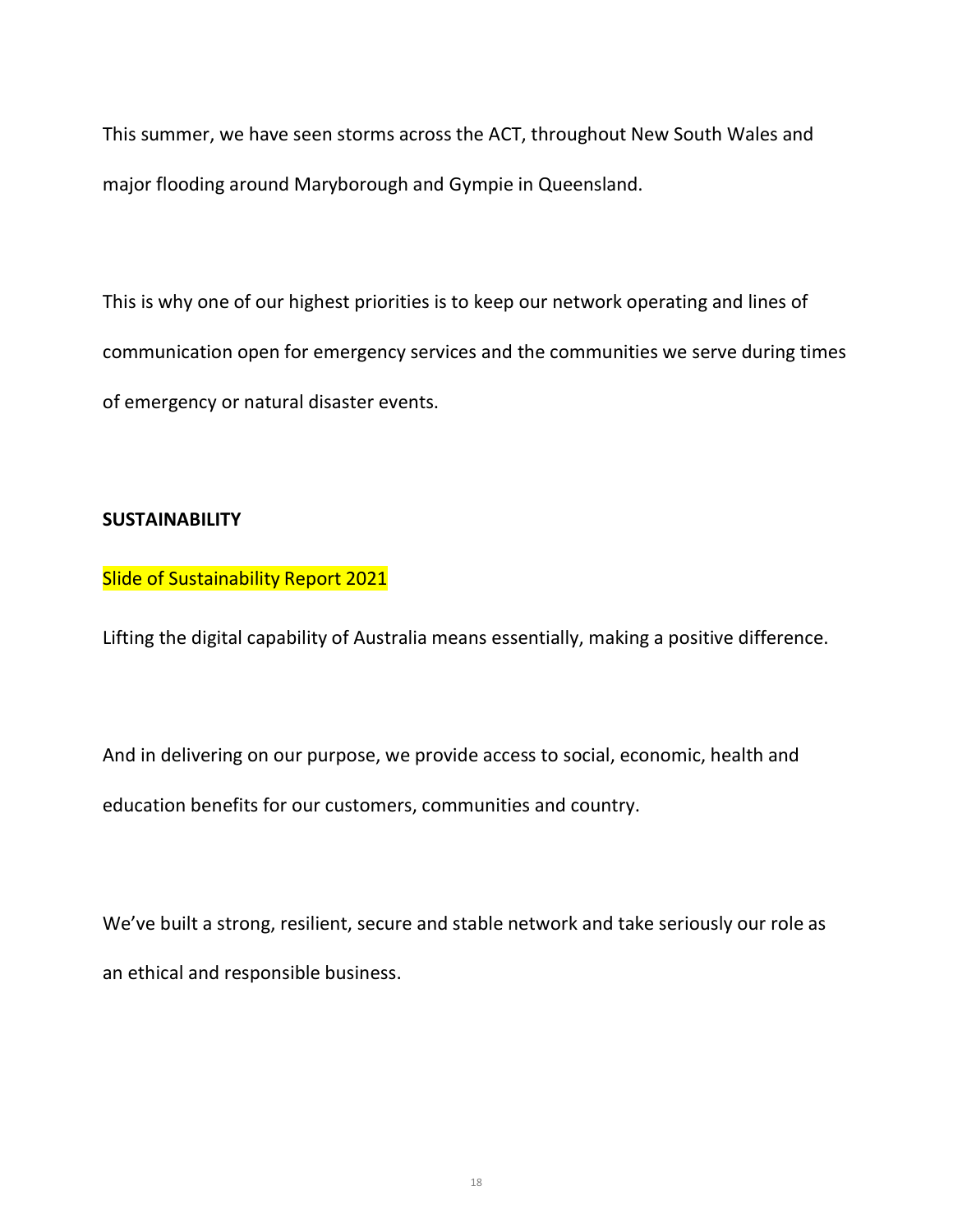Our second Sustainability Report, released in December 2021, outlines how the Company will deliver further on its commitment to social issues such as digital inclusion and capability; environmental issues such as climate change; and governance issues including ethical and transparent business practices.

We have a strong commitment to reduce emissions and address climate risks to support a more sustainable network and a low carbon future.

In December 2021, we announced our Towards-Zero Carbon Ambition.

As part of this, the company has an initial three-year roadmap and is working towards three things:

- First, reducing annual energy use by 25 Gigawatt hours by December 2025
- Second, purchasing 100 per cent renewable electricity from December 2025
- And third, the use of electric or hybrid vehicles, where suitable, by 2030.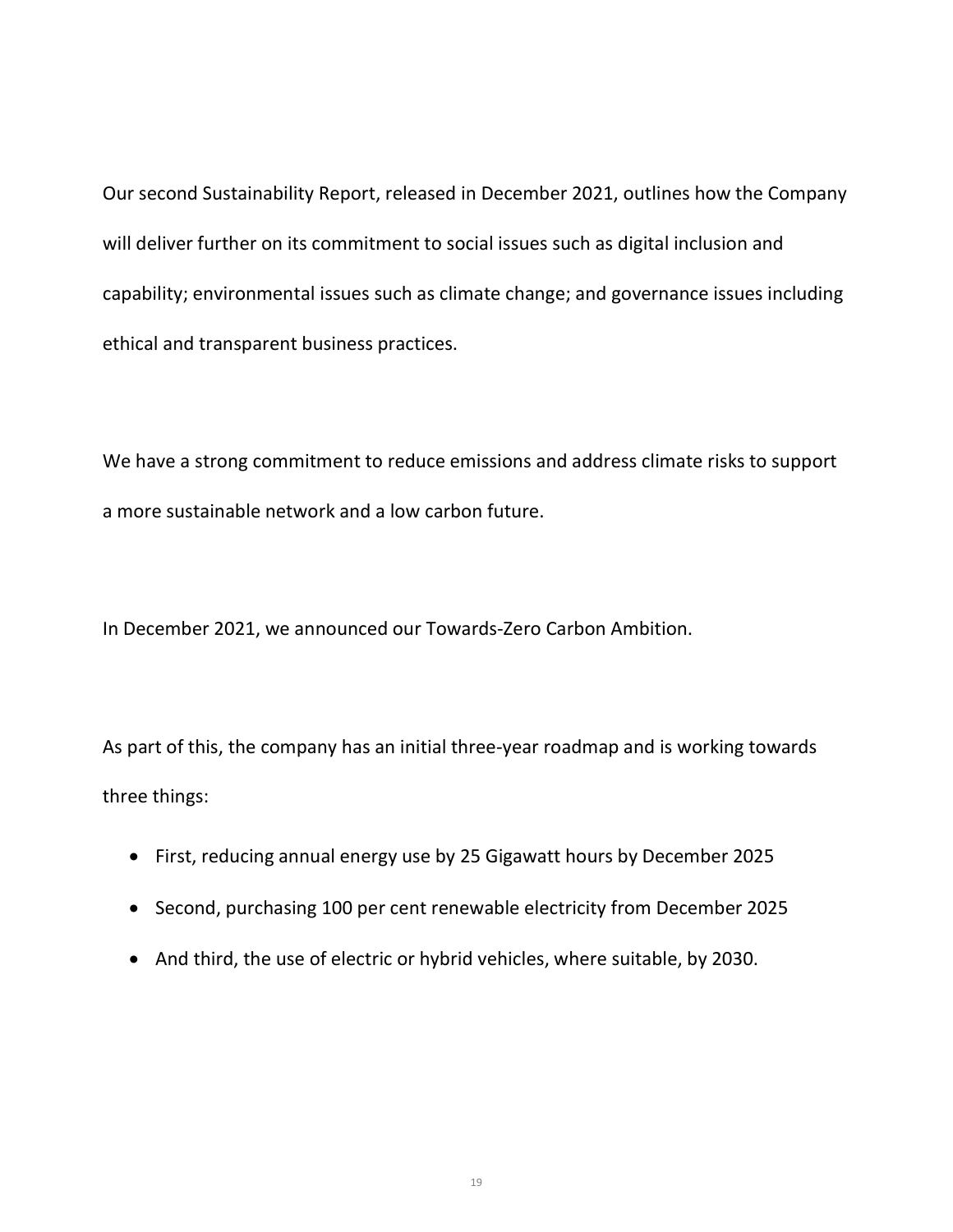In support of our renewable electricity target, we announced our membership of the global RE100 renewable energy initiative. We are proud to be the first Australian telecommunications company and the first government business enterprise to do so.

#### **OUTLOOK**

We expect the remainder of this fiscal year will be another incredibly busy period for nbn and the industry.

We will continue to meet the digital needs of the nation - from working and studying at home, having access to vital services such as telehealth appointments, shopping and connecting with family, friends and entertainment.

By providing access to the digital tools and services made possible by highspeed broadband, we are supporting communities and businesses in working together on the nation's economic recovery and in building a more digitally inclusive society for us all.

We will also continue to support the nation in the 'new normal' as people migrate away from fixed workplaces to new hybrid models that place less importance on where you work, and more importance on how you work.